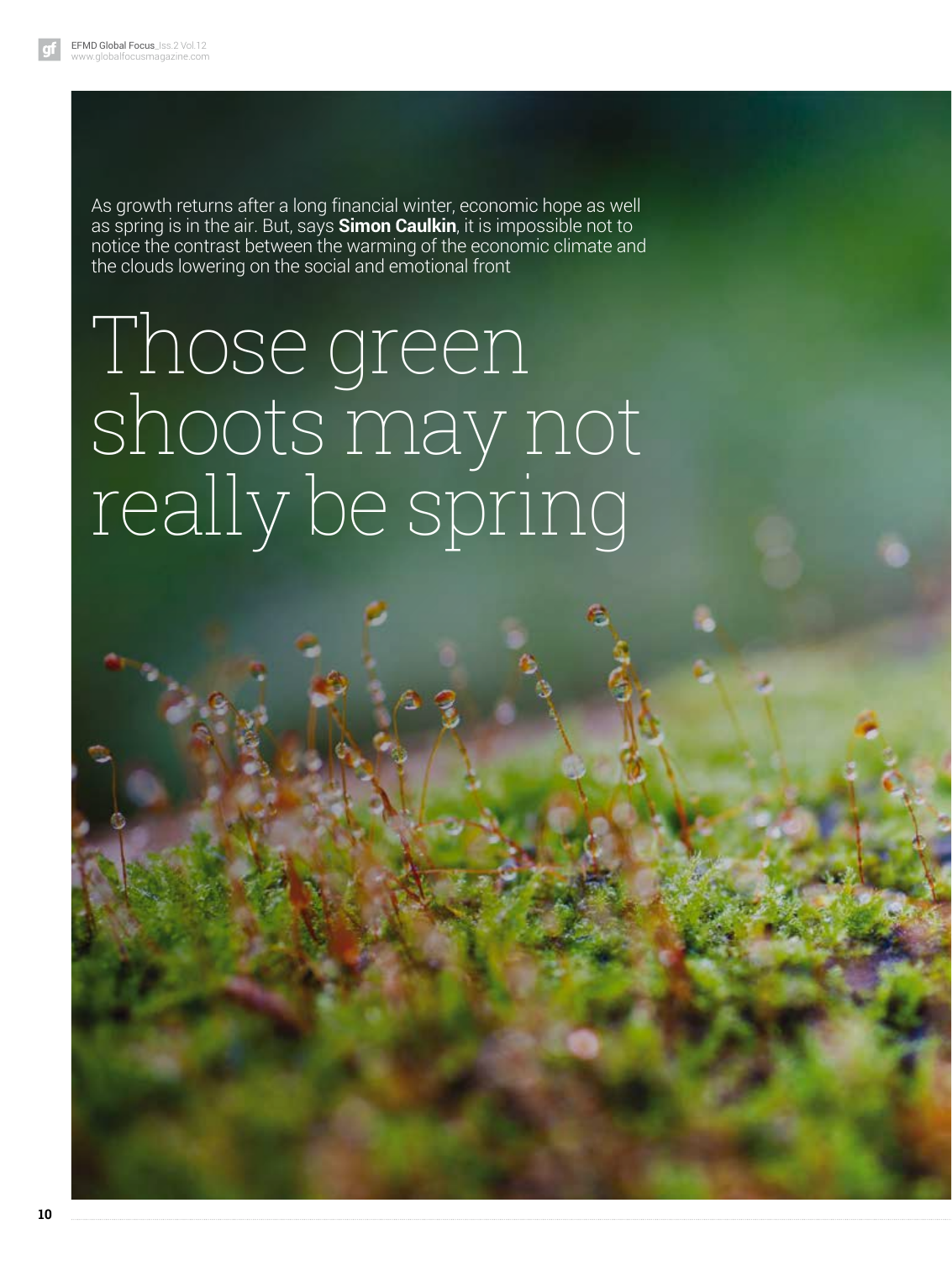

**I** In country after country, society seems fractured.<br>There is deepening distrust of politics and There is deepening distrust of politics and business, sometimes even of justice. Fear and anger drive out civilised dialogue.

Part of this collective anger is technologically fuelled. Let's be clear: the internet is a huge boon to humankind. Who would want to be without the opportunity for direct, unmediated individual broadcasting, instant access to much of the world's information, vastly enriched choice and limitless possibilities for connection?

But there is another side, too.

All those interactions provide data. And the temptation to use it to exploit the darker side of human nature, whether for profit or other kinds of advantage, is strong. The early pioneers saw the internet as a free and open commons. But now mighty commercial interests are firmly in control – and their algorithms tell them that fake news, extremism and rage are "stickier" and propagate faster, and are therefore more valuable, than real news and more sober views.

This internet isn't making us happier and more fulfilled, rather the reverse. As Silicon Valley insider Vivek Wadhwa wrote in a recent blog: "The unhappy reality is that the options available are rapidly decreasing in utility and reward and increasingly herding us into habits of mindless consumption".

This is a new social ecology that we are struggling to understand and control. Together with other world events, it raises some fundamental questions. Never mind the "end of history"; under present technology-amplified social pressures, can we still take the future of liberal democracy for granted? Even more urgently, what can we do to address these problems and their consequences and who should do it?

These questions bear particularly heavily on managers and the very nature of management. After all, in the directest sense, managers are in the eye of the storm. They run the enterprises that created and now dominate the internet ecology whose ramifications we are currently wrestling with.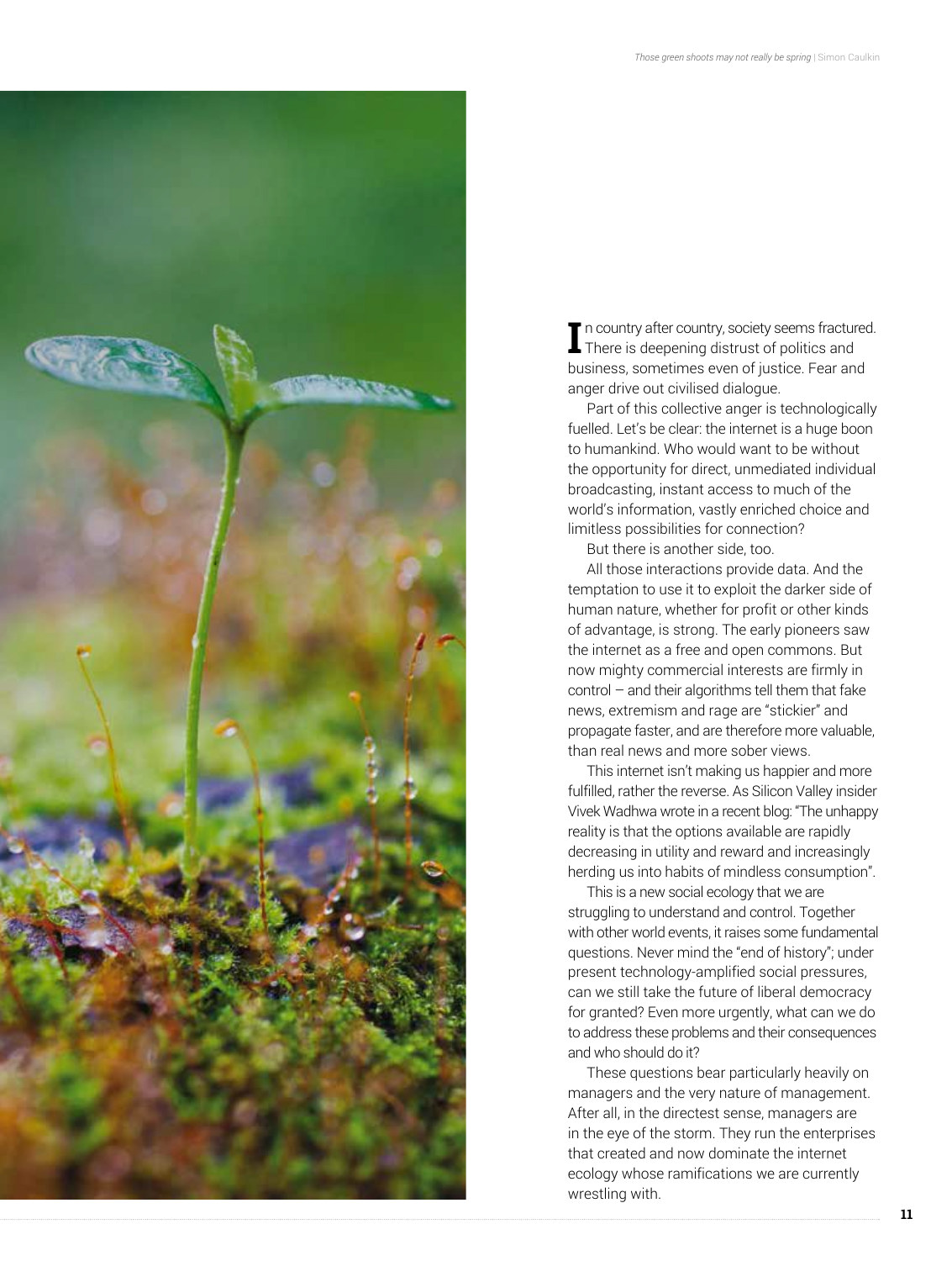Some of them are fabulously profitable but even that – previously a source of hero worship – has come under scrutiny as the public questions the implications of self-reinforcing network effects and winner-takes-all dynamics for the wider economy and the unintended consequences of the bargain that has brought them troves of personal data in return for "free" search and social media.

"What managers are doing … is of public concern," Peter Drucker said, speaking of their role as both stewards of society's resources and a leadership group in their own right – and never has this been more plain.

Aristotle defined three dimensions of human intelligence: *episteme* (intellect), *techne* (craft) and *phronesis* (practical wisdom and ethical values). In management they roughly correspond to what we would call the "what", the "how" and the "why".

To generalise, since the 1950s the management taught in most business schools, propagated by consultancies and used by companies, at least in the "anglo-sphere", has consisted of a set of skills and techniques based on mastering quantitative methodologies – that is, on the "what" and "how".

The goal, taking a leaf from physics and economics, was to make management more scientific and predictable. A commendable aim in itself, perhaps, but the consequence was to turn the company into a bureaucratic machine, run by fiat for purely financial ends to which humans were expendable means.

Efficiency (still the only task, as academic Gary Hamel has noted, that management is fully equipped to address) has been pursued at the expense of effectiveness; technology has been used to speed up and automate business-as-usual rather than replace it with positive new models; and metrics-obsessed performance management, as another academic, Jeff Pfeffer, forcefully states in his most recent book, has put humanity firmly in the back seat. At the extreme, management has been shorn of its moral content altogether.

It has been a long time coming, but the "why" of management – purpose, practical wisdom and ethical values – is now right back at the top of the management agenda. The change has been in the air for some time.

### $a_{jj}$

*Efficiency has been pursued at the expense of effectiveness; technology has been used to speed up and automate business-as-usual rather than replace it with positive new models; and metrics-obsessed performance management has put humanity firmly in the back seat*





It is a central thread running through the Global Peter Drucker Forum, which celebrates its 10th anniversary this year. Few present will forget Charles Handy's call at last year's event for a return to management's human values. The growth of groups like the Coalition for Inclusive Capitalism and the Conscious Capitalism Movement and steadily increasing numbers of B-corps all testify to swelling business awareness that realising the promise of the digital revolution depends on a broad-based institutional realignment that dials up the technology's capacity for economic and social good at the same time as it dials down its ability to do harm.

There are plenty of initiatives to build on. More dynamic, fertile, human-centred approaches to management are emerging that better respond to the needs of a complex, fastchanging world where biology seems a better guide to action than the machine. Examples

## 10th

The Global Peter Drucker Forum celebrates its 10th anniversary this year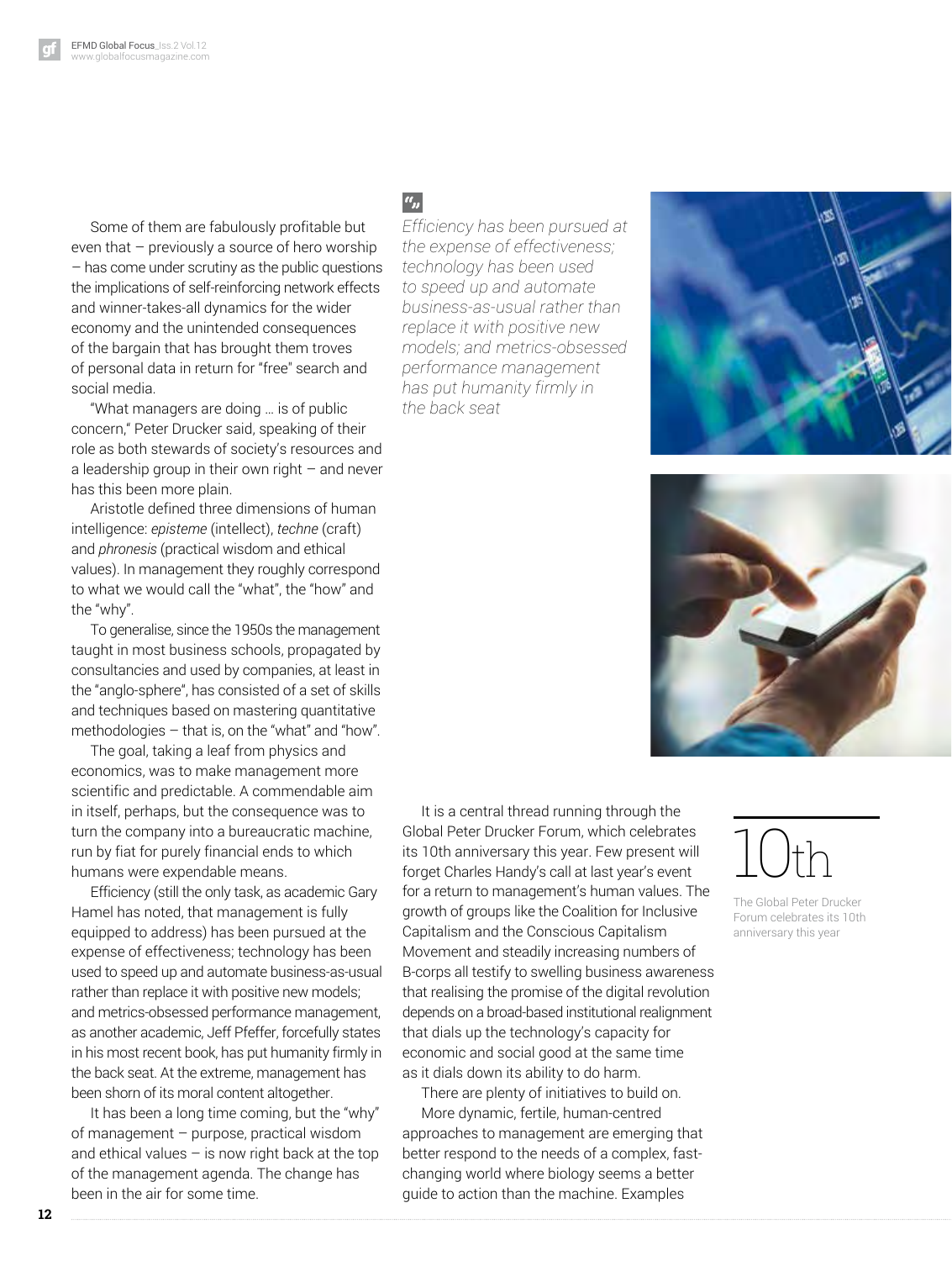

include agile and scrum, design thinking and lean start-up, all of which aim to leverage individual contribution to the organisation.

Beyond budgeting aims to break out of command-and-control management that locks management into hidebound routines. Companies too are doing their own thing: Haier's bold move under Zhang Ruimin to recreate itself as a platform organisation; tyre-maker Michelin's radical changes to production to engage workers; and on a different front Unilever's refusal to abandon its long-term growth and sustainability strategy in the face of a takeover attempt come to mind.

A rediscovered focus on the customer, ironically spurred on by the example of the Big Tech companies, has likewise played a positive part.

One of the most striking signifiers of change, though, is the increasingly vocal interventions of investors. Insurance companies are calling for action on climate change, for example. Even

more direct is the wake-up call delivered by Larry Fink, chairman and CEO of BlackRock, the world's largest asset manager, to leaders of the companies it invests in:

"The public expectations of your company have never been greater," Fink told them in a letter earlier this year. "Society is demanding that companies, both public and private, serve a social purpose. To prosper over time, every company must not only deliver financial performance, but also show how it makes a positive contribution to society. Companies must benefit all of their stakeholders, including shareholders, employees, customers, and the communities in which they operate".

Coming from where it does, this is a game changer. The management pendulum had already begun slowly to swing back from the financialised, technocratic extremes of the last decades; Fink's letter comes as a determined and explicit push in the same direction.